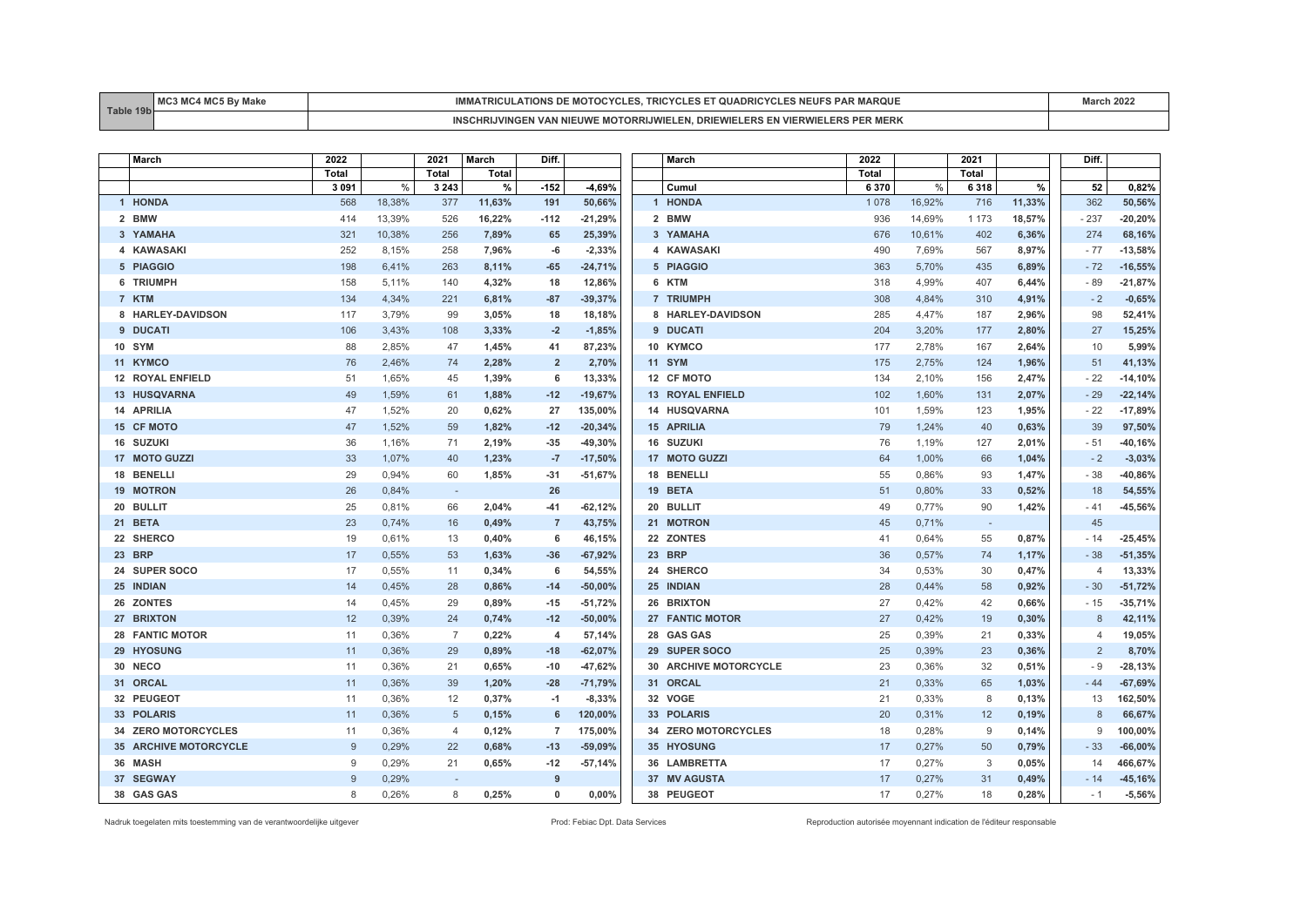|    | MC3 MC4 MC5 By Make<br>Table 19b |                                                                               | IMMATRICULATIONS DE MOTOCYCLES, TRICYCLES ET QUADRICYCLES NEUFS PAR MARQUE |                          |       |                |            |  |                           |                |       |                          |       |                | <b>March 2022</b> |  |
|----|----------------------------------|-------------------------------------------------------------------------------|----------------------------------------------------------------------------|--------------------------|-------|----------------|------------|--|---------------------------|----------------|-------|--------------------------|-------|----------------|-------------------|--|
|    |                                  | INSCHRIJVINGEN VAN NIEUWE MOTORRIJWIELEN, DRIEWIELERS EN VIERWIELERS PER MERK |                                                                            |                          |       |                |            |  |                           |                |       |                          |       |                |                   |  |
|    | March                            | 2022                                                                          |                                                                            | 2021                     | March | Diff.          |            |  | March                     | 2022           |       | 2021                     |       | Diff.          |                   |  |
|    |                                  | Total                                                                         |                                                                            | Total                    | Total |                |            |  |                           | Total          |       | Total                    |       |                |                   |  |
|    |                                  | 3 0 9 1                                                                       | %                                                                          | 3 2 4 3                  | %     | $-152$         | $-4,69%$   |  | Cumul                     | 6 3 7 0        | $\%$  | 6318                     | $\%$  | 52             | 0,82%             |  |
|    | 39 MONDIAL                       | 8                                                                             | 0,26%                                                                      | 9                        | 0,28% | $-1$           | $-11,11%$  |  | 39 MASH                   | 16             | 0,25% | 48                       | 0,76% | $-32$          | $-66,67%$         |  |
|    | 40 MV AGUSTA                     | $\overline{7}$                                                                | 0,23%                                                                      | 14                       | 0,43% | -7             | $-50,00%$  |  | 40 NECO                   | 16             | 0,25% | 29                       | 0,46% | $-13$          | $-44,83%$         |  |
|    | 41 VOGE                          | $\overline{7}$                                                                | 0,23%                                                                      | 6                        | 0,19% | $\overline{1}$ | 16,67%     |  | 41 SEGWAY                 | 14             | 0,22% | $\sim$                   |       | 14             |                   |  |
|    | 42 ERIDER                        | 6                                                                             | 0,19%                                                                      | $\overline{2}$           | 0,06% | 4              | 200,00%    |  | 42 MONDIAL                | 13             | 0,20% | 17                       | 0,27% | $-4$           | $-23,53%$         |  |
|    | 43 EAGLE                         | 5                                                                             | 0,16%                                                                      | 12                       | 0,37% | $-7$           | $-58,33%$  |  | 43 ERIDER                 | 12             | 0,19% | 3                        | 0,05% | 9              | 300,00%           |  |
|    | 44 JTC                           | 5                                                                             | 0,16%                                                                      | 6                        | 0,19% | $-1$           | $-16,67%$  |  | 44 VENT                   | 8              | 0,13% | 4                        | 0,06% | 4              | 100,00%           |  |
|    | 45 VENT                          | 5                                                                             | 0,16%                                                                      | $\overline{1}$           | 0,03% | $\overline{4}$ | 400,00%    |  | <b>45 MONTESA</b>         | $\overline{7}$ | 0,11% | $\overline{\phantom{a}}$ |       | $\overline{7}$ |                   |  |
|    | 46 HORWIN                        | 3                                                                             | 0,10%                                                                      | $\sim$                   |       | 3              |            |  | <b>46 SILENCE</b>         | $\overline{7}$ | 0,11% | 2                        | 0,03% | 5              | 250,00%           |  |
|    | <b>47 MOTO MORINI</b>            | 3                                                                             | 0,10%                                                                      | ÷.                       |       | $\overline{3}$ |            |  | 47 NIU                    | 6              | 0,09% | 9                        | 0,14% | $-3$           | $-33,33%$         |  |
|    | <b>48 NIU</b>                    | 3                                                                             | 0,10%                                                                      | 5                        | 0,15% | $-2$           | $-40,00%$  |  | 48 EAGLE                  | 5              | 0,08% | 12                       | 0,19% | $-7$           | $-58,33%$         |  |
|    | <b>49 SILENCE</b>                | 3                                                                             | 0,10%                                                                      | $\mathbf{1}$             | 0,03% | $\overline{2}$ | 200,00%    |  | 49 HORWIN                 | $\sqrt{5}$     | 0,08% | 6                        | 0,09% | $-1$           | $-16,67%$         |  |
|    | 50 TM RACING                     | 3                                                                             | 0,10%                                                                      | 3                        | 0,09% | $\mathbf 0$    | 0,00%      |  | 50 JTC                    | 5              | 0,08% | 9                        | 0,14% | $-4$           | $-44,44%$         |  |
|    | 51 AJP                           | $\overline{2}$                                                                | 0,06%                                                                      | $\mathbf{1}$             | 0,03% | $\mathbf{1}$   | 100,00%    |  | 51 VANDERHALL             | 5              | 0,08% | $\overline{2}$           | 0,03% | 3              | 150,00%           |  |
|    | 52 ITALJET                       | $\overline{2}$                                                                | 0,06%                                                                      |                          |       | $\overline{2}$ |            |  | 52 CHANG JIANG            | $\overline{4}$ | 0,06% | $\sim$                   |       | $\overline{4}$ |                   |  |
|    | 53 LAMBRETTA                     | 2                                                                             | 0,06%                                                                      | $\overline{2}$           | 0,06% | $\mathbf 0$    | 0,00%      |  | 53 TM RACING              | $\overline{4}$ | 0,06% | 5                        | 0,08% | $-1$           | $-20,00%$         |  |
|    | 54 LONGJIA                       | $\overline{2}$                                                                | 0,06%                                                                      | $\sim$                   |       | $\overline{2}$ |            |  | <b>54 BOOM</b>            | 3              | 0.05% | $\sim$                   |       | 3              |                   |  |
|    | 55 LVTONG                        | $\overline{2}$                                                                | 0,06%                                                                      | $\sim$                   |       | $\overline{2}$ |            |  | 55 MOTO MORINI            | 3              | 0,05% | $\overline{\phantom{a}}$ |       | 3              |                   |  |
|    | 56 MONTESA                       | $\overline{2}$                                                                | 0,06%                                                                      | $\sim$                   |       | $\overline{2}$ |            |  | 56 QUADDY                 | 3              | 0,05% | $\sim$                   |       | 3              |                   |  |
|    | 57 RIEJU                         | $\overline{2}$                                                                | 0,06%                                                                      | 3                        | 0,09% | $-1$           | $-33,33%$  |  | 57 QUADRO                 | 3              | 0,05% | 6                        | 0,09% | $-3$           | $-50,00%$         |  |
| 58 | <b>SWM</b>                       | $\overline{2}$                                                                | 0,06%                                                                      |                          |       | $\overline{2}$ |            |  | 58 SUNRA                  | 3              | 0,05% | $\sim$                   |       | 3              |                   |  |
|    | 59 VERTIGO                       | $\overline{2}$                                                                | 0,06%                                                                      | $\overline{\phantom{a}}$ |       | $\overline{2}$ |            |  | <b>59 SWM</b>             | 3              | 0,05% | $\sim$                   |       | 3              |                   |  |
|    | 60 CHANG JIANG                   | -1                                                                            | 0,03%                                                                      |                          |       | $\mathbf{1}$   |            |  | 60 URAL                   | 3              | 0,05% | 5                        | 0,08% | $-2$           | $-40,00%$         |  |
|    | <b>61 ENERGICA</b>               | $\mathbf{1}$                                                                  | 0,03%                                                                      | ٠                        |       | $\overline{1}$ |            |  | 61 AJP                    | $\overline{2}$ | 0,03% | $\overline{2}$           | 0,03% | $\Omega$       | 0,00%             |  |
|    | 62 E-STORY                       | -1                                                                            | 0,03%                                                                      | $\bar{a}$                |       | $\overline{1}$ |            |  | <b>62 ELECTRIC MOTION</b> | $\overline{2}$ | 0,03% | 3                        | 0,05% | - 1            | $-33,33%$         |  |
| 63 | <b>JONWAY</b>                    | $\mathbf{1}$                                                                  | 0,03%                                                                      | ÷.                       |       | $\mathbf{1}$   |            |  | 63 HUAIHAI                | $\overline{2}$ | 0,03% | $\overline{\phantom{a}}$ |       | $\overline{2}$ |                   |  |
| 64 | <b>QUADRO</b>                    | -1                                                                            | 0,03%                                                                      | 2                        | 0,06% | $-1$           | $-50,00%$  |  | 64 ITALJET                | 2              | 0,03% | $\sim$                   |       | 2              |                   |  |
|    | 65 REWACO                        | $\overline{1}$                                                                | 0,03%                                                                      | $\sim$                   |       | $\overline{1}$ |            |  | 65 LONGJIA                | $\overline{2}$ | 0,03% | $\sim$                   |       | $\overline{2}$ |                   |  |
|    | 66 SAKURA                        | 1                                                                             | 0,03%                                                                      | 2                        | 0,06% | $-1$           | $-50,00%$  |  | <b>66 LVTONG</b>          | $\overline{2}$ | 0,03% | $\overline{\phantom{a}}$ |       | 2              |                   |  |
|    | 67 SUNRA                         | $\mathbf{1}$                                                                  | 0,03%                                                                      | $\sim$                   |       | $\overline{1}$ |            |  | 67 MALAGUTI               | $\overline{2}$ | 0,03% | 9                        | 0,14% | $-7$           | $-77,78%$         |  |
| 68 | <b>TRMOTOR</b>                   | $\mathbf{1}$                                                                  | 0,03%                                                                      | $\sim$                   |       | $\overline{1}$ |            |  | 68 REWACO                 | 2              | 0,03% | $\sim$                   |       | $\overline{2}$ |                   |  |
|    | 69 URAL                          |                                                                               | 0,03%                                                                      | $\overline{2}$           | 0,06% | $-1$           | $-50,00%$  |  | 69 RIEJU                  | $\overline{2}$ | 0,03% | $\overline{4}$           | 0,06% | $-2$           | $-50,00%$         |  |
| 70 | VANDERHALL                       | -1                                                                            | 0,03%                                                                      | i.                       |       | $\overline{1}$ |            |  | 70 ROTOM                  | 2              | 0,03% | $\mathbf{1}$             | 0,02% | 1              | 100,00%           |  |
|    | <b>71 YAMASAKI</b>               | -1                                                                            | 0,03%                                                                      | $\sim$                   |       | $\overline{1}$ |            |  | <b>71 TRS</b>             | $\overline{2}$ | 0,03% | $\sim$                   |       | $\overline{2}$ |                   |  |
|    | 72 AEON                          |                                                                               |                                                                            | $\mathbf{1}$             | 0,03% | $-1$           | $-100,00%$ |  | 72 VERTIGO                | $\overline{c}$ | 0,03% | $\sim$                   |       | 2              |                   |  |
|    | 73 BOOM                          |                                                                               |                                                                            |                          |       |                |            |  | <b>73 YAMASAKI</b>        | $\overline{2}$ | 0,03% | $\overline{\phantom{a}}$ |       | $\overline{2}$ |                   |  |
|    | 74 CAN-AM                        |                                                                               |                                                                            | 1                        | 0,03% | $-1$           | $-100,00%$ |  | 74 CASALINI               | $\overline{1}$ | 0,02% | $\sim$                   |       | $\mathbf{1}$   |                   |  |
|    | 75 CASALINI                      |                                                                               |                                                                            |                          |       |                |            |  | <b>75 ENERGICA</b>        | $\overline{1}$ | 0,02% | $\overline{2}$           | 0,03% | $-1$           | $-50,00%$         |  |
|    | 76 DONGMA                        |                                                                               |                                                                            |                          |       |                |            |  | 76 E-STORY                | $\overline{1}$ | 0,02% |                          |       | $\mathbf{1}$   |                   |  |
|    | 77 E-BROH                        |                                                                               |                                                                            |                          |       |                |            |  | <b>77 FRISIAN MOTORS</b>  | $\mathbf{1}$   | 0.02% |                          |       | $\mathbf{1}$   |                   |  |

Nadruk toegelaten mits toestemming van de verantwoordelijke uitgever entered enter enter enter a metaleur enter autorisée Prod: Febiac Dpt. Data Services Reproduction autorisée moyennant indication de l'éditeur responsable